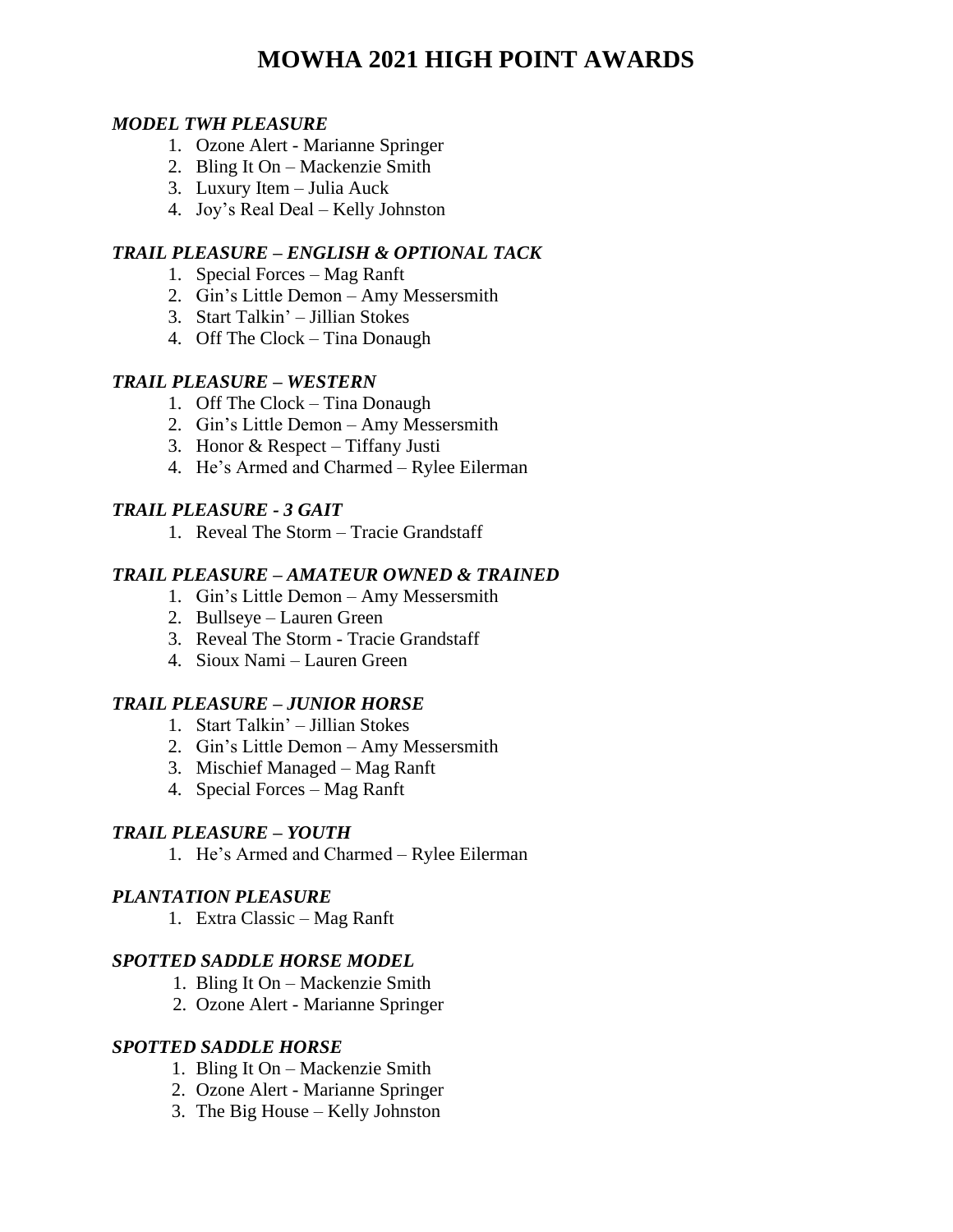### *COUNTRY PLEASURE – ENGLISH & OPTIONAL TACK*

- 1. Holy Jose Sara Ostrum
- 2. Jose's Collector Emma Duncan
- 3. Rowdy Reward Tina Donaugh
- 4. Leonardo DiCaprio Kelly Gushert

### *COUNTRY PLEASURE – WESTERN*

- 1. Holy Jose Sara Ostrum
- 2. Rowdy Reward Tina Donaugh
- 3. Leonardo DiCaprio Kelly Gushert
- 4. A Spartan Lori Snyder-Lowe

### *COUNTY PLEASURE - AMATEUR OWNED & TRAINED*

- 1. Jose's Collector Emma Duncan
- 2. Leonardo DiCaprio Kelly Gushert
- 3. Holy Jose Sara Ostrum
- 4. A Spartan Lori Snyder-Lowe

### *COUNTRY PLEASURE - JUNIOR HORSE*

1. Reborn – Mackenzie Smith

### *COUNTRY PLEASURE – YOUTH*

- 1. Holy Jose Sara Ostrum
- 2. Legacy's Cachet of Cash Joyce Moyer
- *3.* Leonardo DiCaprio Kelly Gushert

# *LITE SHOD PLEASURE – SPECIALTY*

- 1. The Big House Kelly Johnston
- 2. Walking to Heaven Leah Terrell
- 3. Bullseye Lauren Green
- 4. Royal Reign All Around Lori Snyder-Lowe

### *LITE SHOD PLEASURE – WESTERN*

- 1. Royal Reign All Around Lori Snyder-Lowe
- 2. Walking to Heaven Leah Terrell
- 3. He's Armed & Charmed Rylee Eilerman
- 4. Bullseye Lauren Green

# *LITE SHOD PLEASURE – JUNIOR HORSE*

- 1. Royal Reign All Around Lori Snyder Lowe
- 2. Bullseye Lauren Green

# *LITE SHOD – AMATEUR OWNED & TRAINED*

- 1. Walking To Heaven Leah Terrell
- 2. Royal Reign All Around Lori Snyder-Lowe
- 3. He's Armed & Charmed Rylee Eilerman
- 4. Bullseye Lauren Green

# *LITE SHOD PLEASURE – 3 GAIT*

1. Reveal The Storm – Tracie Grandstaff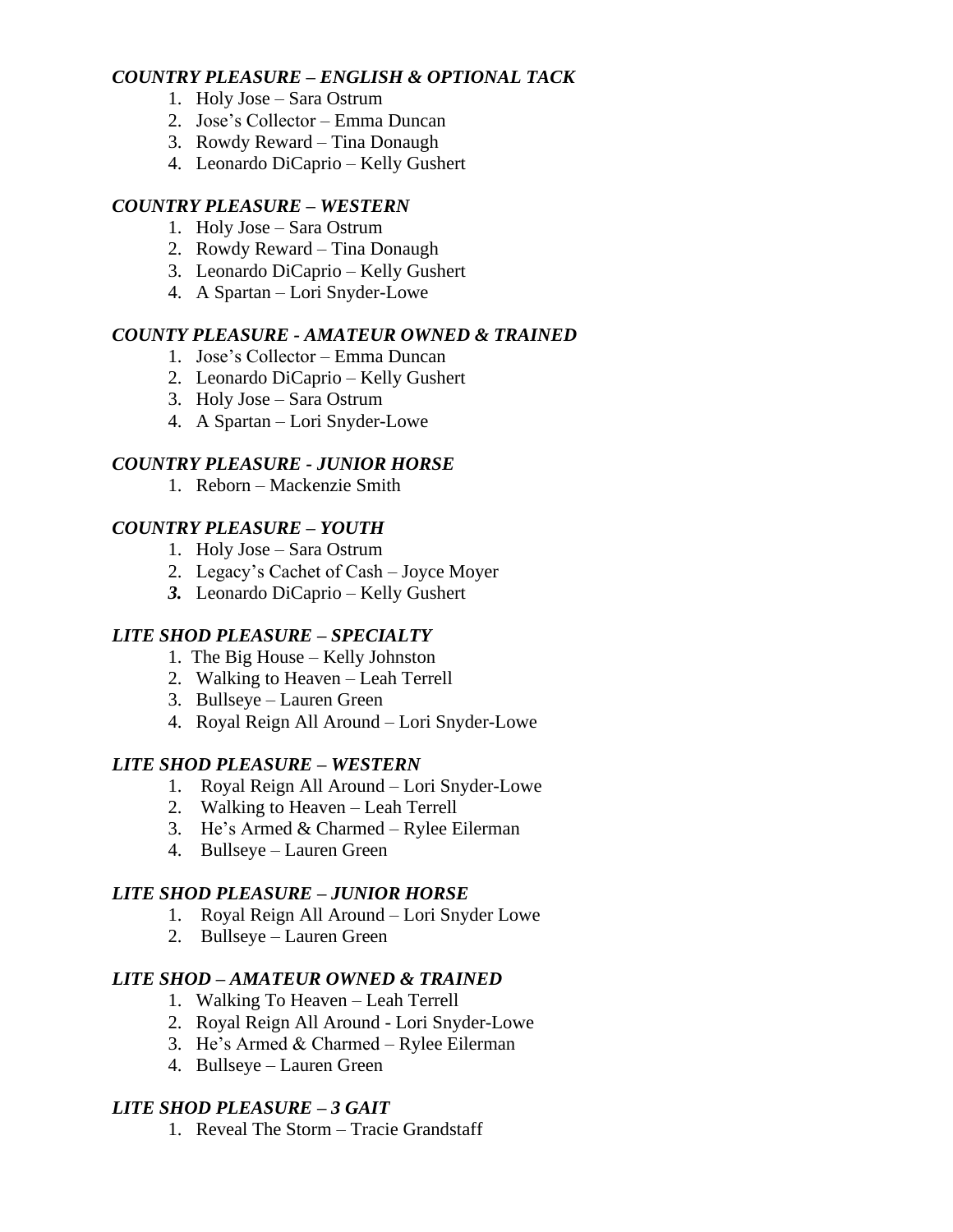### *ALL DAY PLEASURE – ENGLISH & OPTIONAL TACK*

- 1. Whoopi's Promise Angel Wendy Kaufman
- 2. Final's Jazz Man Kenzie Gildow
- 3. Zahara Lori Snyder-Lowe
- 4. Leonardo DiCaprio Kelly Gushert

## *ALL DAY PLEASURE – WESTERN*

- 1. Final's Jazz Man Kenzie Gildow
- 2. Whoopi's Promise Angel Wendy Kaufman
- 3. Zahara Lori Snyder-Lowe
- 4. Leo DiCaprio Kelly Gushert

### *ALL DAY PLEASURE – AMATEUR OWNED & TRAINED*

- 1. Leonardo DiCaprio Kelly Gushert
- 2. Final's Jazz Man Kenzie Gildow
- 2. Zahara Lori Snyder-Lowe
- 3. Bling It On Mackenzie Smith

### *ALL DAY PLEASURE – 3 GAIT*

- 1. Joy's Real Deal Kelly Johnston
- 2. Final's Jazz Man Kenzie Gildow
- 3. Zahara Lori Snyder-Lowe
- 4. Bling It On Mackenzie Smith

### *ALL DAY PLEASURE – YOUTH*

- 1. Final's Jazz Man Kenzie Gildow
- 2. Joy's Real Deal Kelly Johnston
- 3. Luxury Item Julia Auck
- 4. Ritz's Midnight Skye Jennifer Gully

# *ALL DAY PLEASURE - JUNIOR HORSE*

- 1. Reborn Mackenzie Smith
- 2. Bluhemian Rhapsody Mag Ranft

# *PARK LITE SHOD PLEASURE*

1. Whoopi's Elite Coin - Nancy Eakins

# *RACKING HORSE COUNTRY PLEASURE*

- 1. Ozone Alert Marianne Springer
- 2. Whoops Shadaisy Matthew Janisch
- 3. Stone Cold Bandit Marianne Springer & Mag Ranft
- 4. Genius Grand Titan Carol Heuckroth

# *RACKING HORSE TRAIL PLEASURE*

- 1. Genius Grand Titan Carol Heuckroth
- 2. Luxury Item Julia Ault

# *YEARLING*

1. Princess Poppy – Sara Ostrum